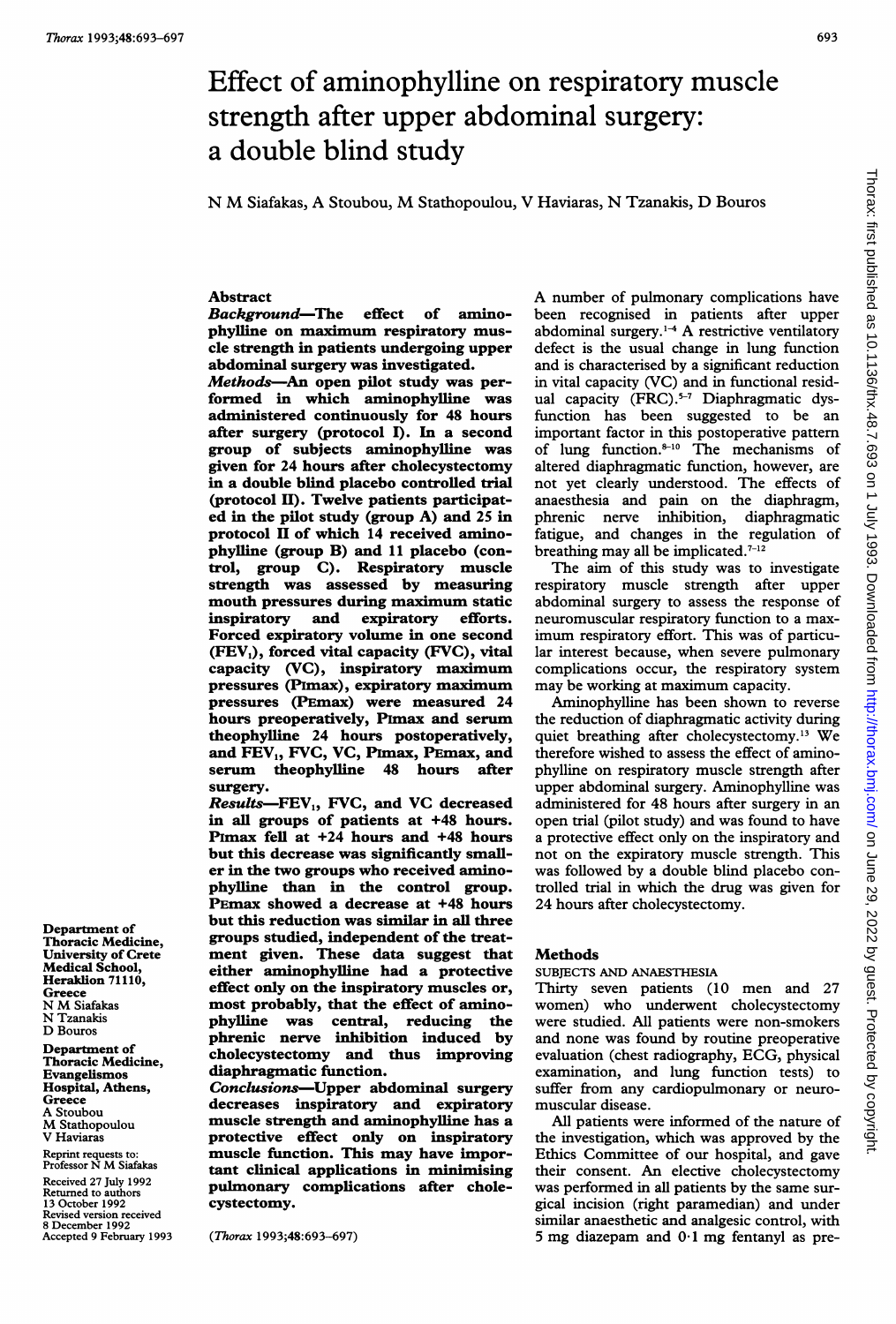medication. Anaesthesia was induced with<br>thiopentone (5 mg/kg) and fentanyl thiopentone (5 mg/kg) and fentanyl  $(0.005-0.01 \text{ mg/kg})$  and maintained by a gas mixture of N,0/O, (4/2) under controlled ventilation. Additional fentanyl and pancuronium were given to achieve the required muscle relaxation. Atropine  $0.015$  mg/kg and neostigmine 0-03 mg/kg were given at the end of surgery. Pain control was the same in the three groups of patients during the postoperative period. Specifically, pethidine <sup>1</sup> mg/kg was given intramuscularly every six hours for 48 hours. Only two patients required an additional injection of pethidine during the first 24 hours after operation.

Figure <sup>1</sup> summarises the study design, the administration of aminophylline, and the measurements made during the two studies.

## PROTOCOL I: OPEN TRIAL (PILOT STUDY)

In 12 consecutive patients (group A) aminophylline was administered immediately after the end of the operation and for 48 hours thereafter. Immediately after extubation aminophylline was given as a bolus, 6 mg/kg intravenously, and thereafter as an infusion at a rate of  $0.9$  mg/kg/hour in 5% dextrose solution for 48 hours. Aminophylline serum concentrations was measured by an enzyme multiplied immunoassay technique with an automatic counter (Gilford 203S). FEV1, FVC, and VC were measured <sup>24</sup> hours before surgery  $(-24$  hours) by a dry spirometer (Vitalograph, Buckingham, UK) and corrected to BTPS. Maximum static inspiratory (Pimax) and expiratory (PEmax) pressures were measured according to the method of Black and Hyatt in the sitting position.'4 Pimax was measured near residual volume and PEmax near total lung capacity. Minimum duration for an accepted effort was one second. At least three efforts were recorded and the maximum value taken when the variability was less than 5%. Both manometers (Moxam, Paris) used to measure positive and negative pressures had two needles, one of which stopped at the level of the maximum pressure for accurate pressure measurement. The examiner ensured that the duration of maximum effort was greater than one second by observing both needles during the procedure. Details of the method have been described previously.<sup>15</sup> PImax was measured at the patient's bed in a semirecumbent



Figure <sup>1</sup> Experimental protocols. Protocol I (pilot study): open administration of aminophylline (48 hours); protocol II: double blind placebo controlled trial (24 hours).  $-$ serum theophylline.

position 24 hours postoperatively (+24 hours) and blood was taken for the determination of theophylline levels. FEV<sub>1</sub>, FVC, VC, PImax, and PEmax were measured 48 hours postoperatively (+48 hours) in the sitting position and blood taken for a further measurement of the level of theophylline.

### PROTOCOL II: DOUBLE BLIND TRIAL

In 25 patients aminophylline or placebo was administered immediately after the operation for 24 hours in a double blind fashion in random order. Aminophylline or placebo (normal saline solution) was given as a bolus, 6 mg/kg intravenously, and then as an infusion at a rate of  $0.9 \text{ mg/kg/hour}$  in 5% dextrose solution for 24 hours.  $FEV<sub>1</sub>$ , FVC, VC, Pimax, and PEmax were measured 24 hours before surgery  $(-24$  hours) in a sitting position. Pimax was measured at the patient's bed in semirecumbent position 24 hours postoperatively (+24 hours). Serum theophylline was also determined but not revealed to the investigators. The biochemistry department was instructed to break the code only when theophylline measurement was greater than 20  $\mu$ g/dl to avoid potential toxic effects. However, no such event occurred during the study. FEV<sub>1</sub>, FVC, VC, PImax, PEmax, and serum theophylline were measured 48 hours postoperatively in the sitting position.

Upon completion of the study patients who received the placebo served as the control group (group C) and those who received aminophylline as group B.

#### STATISTICAL ANALYSIS

The Microstat (ECOSOFT, Indianapolis, USA) computer program was used for statistical analysis of the data. The results are shown as mean (SE). All variables showed a normal distribution and the significance of the difference in the mean values was calculated by the Student's  $t$  test. In addition the differences in the mean values were estimated by the ANOVA two way test and the Bonferroni modified  $t$  test.  $p < 0.05$  was considered significant with the Student's  $t$  test and  $p < 0.016$  for the Bonferroni test.

#### Results

Anthropometric data, mean duration of  $\overline{Q}$ anaesthesia, and preoperative values of the  $\varphi$ parameters measured in the three groups of patients are shown in table 1. All groups had similar anthropometric data and their mean values of % predicted FEV<sub>1</sub>, FVC, VC<sup>16</sup> and maximum pressures did not differ significantvalues of % predicted FEV<sub>1</sub>, FVC, VC<sup>16</sup> and  $\frac{3}{6}$ <br>maximum pressures did not differ significant- $\frac{3}{6}$ <br>ly 24 hours before surgery. In addition, the mean duration of the operation was similar  $\overline{S}$ for the three groups.

The mean values of the variables measured  $\bar{Q}$ 24 hours and 48 hours after surgery are sum- $\overline{\omega}$ marised in table 2. The mean value of serum  $\frac{1}{x}$ theophylline was within the therapeutic range (10-20  $\mu$ g/dl) in groups A and B at +24 hours and in group A at +48 hours. No individual had levels outside the therapeutic range during the study.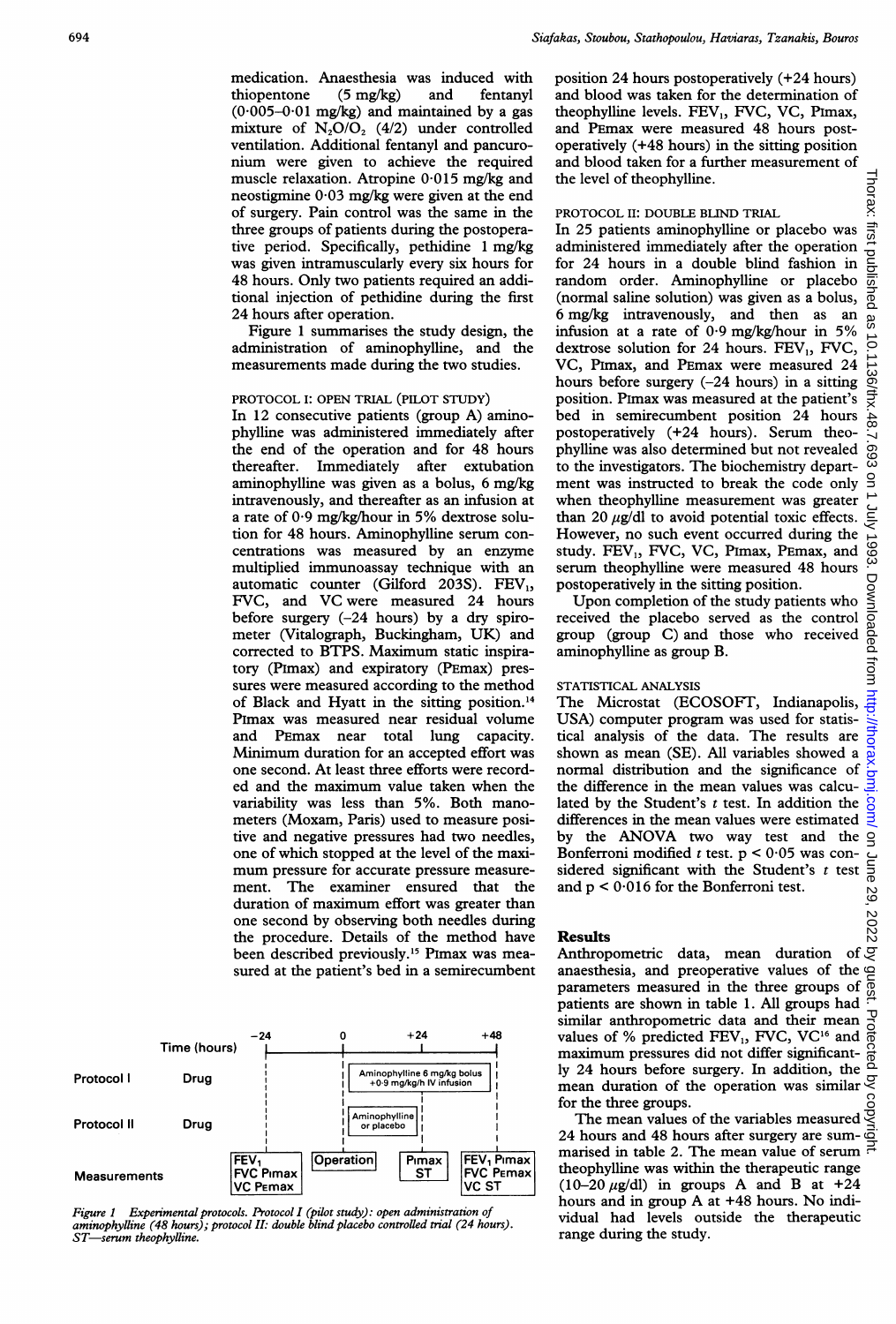Table 1 Mean (SE) anthropometric data, duration of anaesthesia and preoperative measurements in the three groups of patients

| Variable                  | Group A<br>(aminophylline 48 hours) | Group B<br>(aminophylline 24 hours) | Group C<br>(placebo) |  |
|---------------------------|-------------------------------------|-------------------------------------|----------------------|--|
| n                         | 12                                  | 14                                  | 11                   |  |
| Men                       | 3                                   | 4                                   | 3                    |  |
| Women                     | 9                                   | 10                                  | 8                    |  |
| Age (years)               | 49.8(3.56)                          | 55.6(2.75)                          | 50(3.4)              |  |
| Weight (kg)               | 66.4(2.25)                          | 70.2(3.2)                           | 74(3.2)              |  |
| Height (cm)               | 159(2.6)                            | 159(2.7)                            | 161(3.3)             |  |
| Anaesthesia (min)         | 59 $(4.9)$                          | 63(3.74)                            | 61(3.9)              |  |
| Pimax (kPa)               | 6.96(1.14)                          | 8.53(0.76)                          | 8.83(1.3)            |  |
| PEmax (kPa)               | 9.12(1.16)                          | 10.2(1.36)                          | 10(1.36)             |  |
| $FEV1$ (% pred)           | 119(6.1)                            | 113(6.4)                            | 111(3.8)             |  |
| FVC (% pred)              | 107(3.5)                            | 118(4.5)                            | 109(4.6)             |  |
| FEV <sub>1</sub> /FVC (%) | 82(1.7)                             | 80(1.4)                             | 79.5(2.9)            |  |
| $VC$ (% pred)             | 115(7.2)                            | 119(4·3)                            | $110(4-7)$           |  |

Mean values A v B, A v C, B v C not significantly different (p > 0.5, Student's t test;  $F < 0.937$ , ANOVA).

> Figure 2 shows the mean (SE) value of Pimax before  $(-24$  hours) and after  $(+24)$ hours and +48 hours) surgery. Pressures are expressed as a percentage of their preoperative values. It can be seen that Pimax decreased significantly from its preoperative value 24 hours after surgery in all three groups (group A:  $p < 0.05$ , group B:  $p <$ 0.001, group C:  $p < 0.001$ ). This decrease in Pimax was less in the patients receiving aminophylline (groups A and B) than in the control group (group C), and the differences in the mean values of Pimax at +24 hours between the aminophylline group and controls were statistically significant (A  $v$  C, B  $v$ C,  $p < 0.05$ ) (table 2). The mean value of Pimax in the two groups that received aminophylline was almost double that of the control group at  $+24$  hours (fig 2, table 2).

> The mean value of Pimax increased by 48 hours after surgery in all three groups of patients (fig 2), but the significant difference in the mean values of Pimax of groups A and B against C persisted (table 2). The mean value of Pimax for group A at +48 hours was similar to the preoperative value, but for groups B and C it remained below the preoperative values  $(p < 0.005$  and  $p < 0.001$ respectively).

> The mean (SE) values of PEmax before and 48 hours after surgery are summarised in fig 3. At +48 hours the mean value of PEmax was significantly reduced from its preoperative value in all groups of patients (group A:  $p < 0.05$ , group B:  $p < 0.05$ , group C:  $p < 0.001$ ). The mean values of PEmax for



Figure 2 Mean (SE) maximum inspiratory pressure (PImax) shown as a percentage of preoperative value. Group A-aminophylline for 48 hours, group  $B$ -aminophylline for 24 hours, group  $C$ -control group. Measurements made 24 hours before surgery (-24 hours), 24 hours and 48 hours after surgery (+24 hours, +48 hours). NS-no statistical significance; \*statistically significant difference between the mean values at  $-24$  hours,  $+24$  hours,  $+48$  hours.



Figure 3 Mean (SE) maximum expiratory pressure  $(\widetilde{P}_{\text{Emax}})$  as a percentage of preoperative value in the three groups of patients at  $-24$  hours and  $+48$  hours. (For definitions see fig 2.)

## the three groups were, however, similar.

The mean values of  $FEV<sub>1</sub>$ , FVC, and VC decreased significantly from their preoperative values 48 hours after surgery in all three groups of patients ( $p < 0.05$ ). This decrease was similar in each group (table 2).

#### Discussion

Our results have confirmed previously reported changes in the respiratory system after upper abdominal surgery.<sup>1-6</sup> A significant

|  |  | Table 2 Mean (SE) measurements 24 and 48 hours after surgery |  |  |  |
|--|--|--------------------------------------------------------------|--|--|--|
|--|--|--------------------------------------------------------------|--|--|--|

| Time        | Variable                                                   | Group A<br>(aminophylline 48 hours) | Group B<br>(aminophylline 24 hours) | Group C<br>(placebo) | $p$ value* |            |            |
|-------------|------------------------------------------------------------|-------------------------------------|-------------------------------------|----------------------|------------|------------|------------|
|             |                                                            |                                     |                                     |                      | $A \vee B$ | $A \vee C$ | $B \vee C$ |
| $+24$ hours | Pimax (kPa)                                                | 4.32(0.54)                          | 4.32(0.45)                          | 2.8(0.24)            |            | 0.05       | <0.05      |
|             | Serum theophylline $(\mu \mathbf{g}/\mathrm{d}\mathbf{l})$ | 14.3(0.29)                          | 15.6(0.13)                          |                      | <0.001     |            |            |
| $+48$ hours | Pimax (kPa)                                                | 5.9(0.85)                           | 5.5(0.7)                            | 3.5(0.32)            |            | <0.05      | <0.05      |
|             | PEmax (kPa)                                                | 5.3(0.9)                            | 5.4(0.86)                           | 4.2(0.5)             |            |            |            |
|             | $FEV1$ (% pred)                                            | 77.4(5.2)                           | 82(4.5)                             | 70(3.6)              |            |            |            |
|             | FVC (% pred)                                               | 79(4.8)                             | 88(4.5)                             | 81(3.6)              |            |            |            |
|             | FEV <sub>1</sub> /FVC (%)                                  | 76(1.7)                             | 75(2.2)                             | 69(3.0)              |            |            |            |
|             | $VC$ (% pred)                                              | 78(5.8)                             | 89(3.5)                             | 84(3.3)              |            |            |            |
|             | Serum theophylline $(\mu \mathbf{g}/\mathrm{d}\mathbf{l})$ | 16.6(0.38)                          | 2.6(0.13)                           |                      | 0.001      |            |            |

\*Only significant differences shown.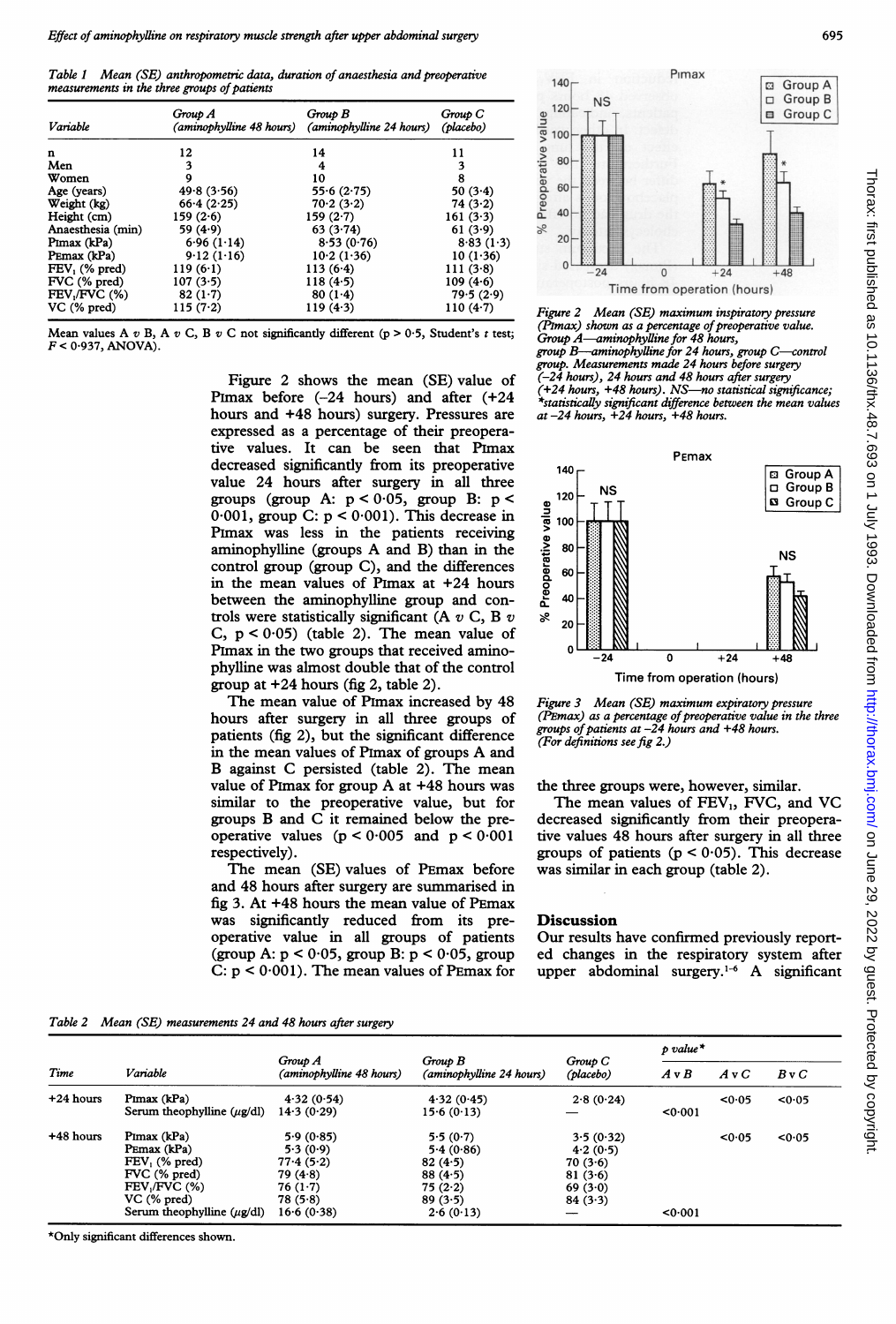reduction in  $FEV<sub>1</sub>$ , FVC, and VC was observed 48 hours postoperatively in all our patients, indicating a restrictive ventilatory defect. In other words, aminophylline had no effect on the lung volume measurements. Furthermore, the  $FEV<sub>1</sub>/FVC$  ratio did not differ between the aminophylline treated and placebo groups after surgery, suggesting that the drug had no effect on airway calibre after cholecystectomy.

The maximum static inspiratory pressure (Pimax) decreased significantly 24 hours and 48 hours postoperatively, and this reduction was significantly greater in the control group than in the two aminophylline groups. These results clearly show a protective effect of aminophylline on inspiratory muscle function and agree with the results of Dureuil et al who investigated the diaphragmatic contribution to quiet breathing and showed an early reduction of diaphragmatic activity after upper abdominal surgery.<sup>13</sup> They also showed that this reduction was partially reversed by aminophylline during quiet breathing. Although the mechanics of the maximum static inspiratory effort and those of quiet tidal breathing are different, our results suggest that the effect of aminophylline after surgery was similarly protective. Furthermore, our studies were conducted in both open and double blind protocols while Dureuil et al administered aminophylline only in an open trial.<sup>13</sup>

Ford et al measured transdiaphragmatic pressure and showed a significant reduction in diaphragmatic activity after upper abdominal surgery.8 This reduction returned towards normal at 24 hours after surgery and had reached normal levels at 48 hours. Our results showed that Pimax in the control groups was still reduced from its preoperative value at +48 hours suggesting that the maximal strength of the diaphragm had not been fully restored.

Our results are also in agreement with those of Simonneau et al who found diaphragmatic dysfunction during quiet inspiration and maximum inspiratory effort after upper abdominal surgery9 which lasted for about one week. In accordance with those observations our control group showed a significant decrease in Pimax at 24 hours and 48 hours after surgery, and PImax was 31% and 40% of its preoperative value at +24 hours and +48 hours in the control group.

Although a trend was apparent (fig 3), we did not find a significant effect of aminophylline on the strength of expiratory muscles as assessed by the PEmax. We were unwilling to measure PEmax at 24 hours after surgery in case we damaged the healing of the incision.

It is well known that posture affects the maximal respiratory pressures. A criticism of our results could therefore be that we made the measurements of Pimax at +24 hours in a different position (semirecumbent) from those made at  $-24$  hours and  $+48$  hours (sitting). This posture effect was similar for all groups of patients, however, whether receiving aminophylline or not. Another limitation of our design was that we did not estimate postoperative pain, or the stage of consciousness, or both, by a visual analogue scale. All necessary precautions were taken, however, to use similar anaesthetic and analgesic agents in the same doses for all patients. The double blind placebo controlled design of the second part of this study makes it unlikely that these factors could have affected the results. Although maximum pressures are dependent on effort,<sup>17</sup> the randomisation of the patients in the second study made it unlikely that there were significant differences in personality or motivation between the control and aminophylline groups.

Pimax is an estimate of global inspiratory muscle strength, and we can only postulate that the results reported in this study were due to the effect of aminophylline on diaphragmatic function alone. Diaphragmatic strength is dependent on the action of other muscles, particularly those stabilising the ribcage. There are reasons to suggest, however, that the effect of aminophylline we observed could be a specific one, exerted mainly on the diaphragm. The magnitude of the effect of aminophylline was significantly greater than that reported by others.<sup>18-20</sup> The effect was not therefore specifically on diaphragmatic contractility but on the phrenic nerve inhibition reflex. Dureuil et al 10 showed that diaphragmatic contractility was not altered after upper abdominal surgery and postulated that the observed diaphragmatic dysfunction was secondary to reflex inhibition of the phrenic nerve output. The action of aminophylline seen in our study could therefore be due to an effect on the central nervous system that might reverse postoperative reflex phrenic inhibition. Additional studies are needed to compare aminophylline with drugs having only an inotropic effect (for example, digoxin) or a central stimulant effect (for example, doxapram) to clarify such mechanisms of diaphragmatic impairment and the mode of action of aminophylline.

The positive effect of aminophylline on inspiratory, but not on expiratory, muscle strength makes it more probable that the explanation of the mode of action of aminophylline is a specific one and not just an effect on the contractility of the respiratory muscles.

Our results show that upper abdominal surgery decreases inspiratory and expiratory muscle strength and that aminophylline has a protective effect only on inspiratory muscle function. Although aminophylline showed no significant effect on lung volume indices, its effect on inspiratory muscle strength may be of clinical importance in its ability to reduce pulmonary complications after abdominal surgery. Aminophylline could have a specific application in patients with pulmonary disease undergoing upper abdominal surgery in whom the respiratory muscles are disadvantaged as a result of hyperinflation.

We wish to acknowledge Glaxo ABEE, Greece for supporting this research by <sup>a</sup> grant and Mrs N Bizaki for typing the manuscript.